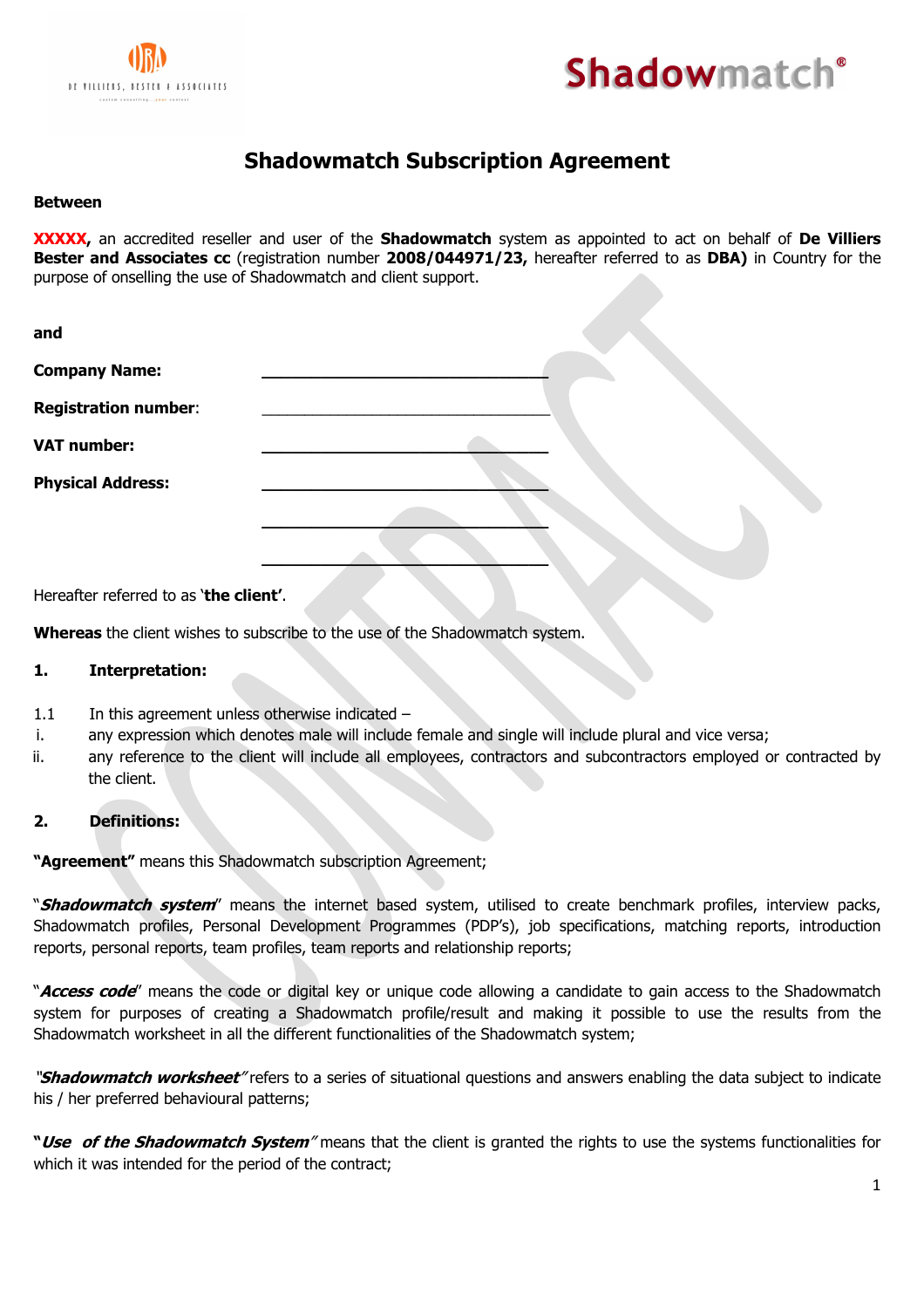



**"Data"** means the electronic representation of information in any form.

**"Data subject"** means any natural person in respect of whom personal information has been requested, collected, collated, processed or stored, by the Shadowmatch system

**"Data profile"** or **"Data Results"** mean the habit/behavioural pattern profile created by the Shadowmatch system based on the information provided by the data subject.

**"Subscription Fee"** refers to a monthly fee (including VAT) paid by the client to DBA for access to and use of the Shadowmatch system.

**"Services"** refers to all value content provided by DBA through the functional capabilities of Shadowmatch, customer service interventions, research and development and the release of the new functionalities for the Shadowmatch system. It also refers to possible custom development(s) on the system for the client, developments in general, consulting advisory actions as well as training, team building and any related advisory deliverables.

**"Term"** shall mean a period of 12 (twelve) months from the commencement date.

### **3. Duration:**

- 3.1. This Agreement shall commence on \_\_\_\_\_\_\_\_\_\_\_\_\_\_\_\_\_\_\_ and shall continue for a Term unless terminated by either party by giving 60(sixty) days written notice of termination to the other party. Should no notification of termination be received, the contract will renew automatically after the Term until such time that one of the parties gives written notification of termination of the contract.
- 3.2 The client may at any stage prior to the expiry of the Term give notice of renewal of this Agreement in writing to XXXXXX.
- 3.3 In the event that the client terminates or elects not to renew this Agreement at the end of the Term, access to the Shadowmatch system shall expire with effect from the termination date.
- 3.4 Should the client wish to have access to the existing data after termination, this can be obtained for a reduced monthly cost and shall be view only access.

### **4. Supplier rights and obligations:**

- 4.1 During the subsistence of this Agreement, the client will be granted access to XXXXX Shadowmatch codes and XXXXX Personal Development Programs (PDP's). The subscription contract includes access to the Personal Portal for all individuals who have completed the Shadowmatch worksheet. All system functionalities are included in this subscription contract. The usage of the Shadowmatch System will be in accordance with the conditions as provided in clause 5.
- 4.2 The supplier will during this agreement ensure that the Shadowmatch system interruptions are kept to a minimum and XXXXXX will provide the client with system support at all times, during the subsistence of this Agreement.
- 4.3 XXXXX shall not cede any of its obligations under this Agreement without the client's consent, which consent shall not be unreasonably withheld.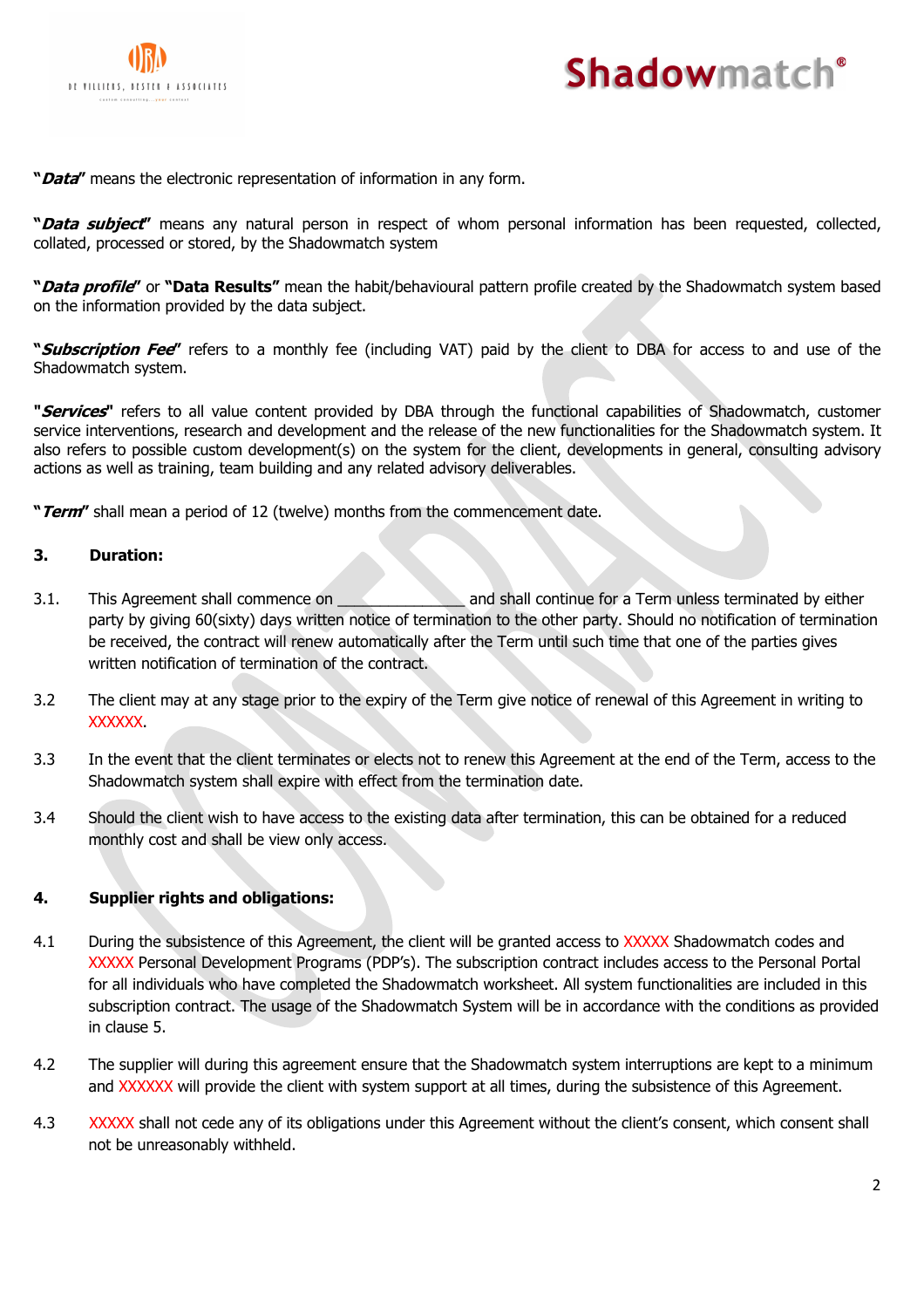



- 4.4 This Agreement shall be in respect of \_\_\_\_\_\_\_\_\_\_\_\_\_\_ (\_\_\_\_\_\_\_\_\_\_\_\_\_\_\_\_\_\_\_\_\_\_\_\_\_\_\_\_\_\_\_\_\_\_\_) employees only (contract workers included) XXXXX shall be entitled to request proof of the number of employees at any time during the contract period should the number of employees exceed the contracted number of employees. No employee, employed by the client, shall be regarded as an applicant for employment. Maximum number of codes per annum: 3 times the number of employees. Maximum number of PDPs per annum: 1.5 times the number of employees.
- 4.5 Should the client be in breach of any contractual conditions hereunder, the client will be notified of such breach and should the client not rectify the breach within 7-days of notification, access rights to the Shadowmatch system can be revoked.
- 4.6 Data and data profiles captured on the Shadowmatch system may be used for research and development purposes. The data will always be used anonymously and research and development will be used to enhance the Shadowmatch system.
- 4.7. Save for the provision of access and use to the client, XXXXX shall further provide the client with consulting services if and when necessary. A separate agreement shall be entered into in respect of the consulting services to be rendered.

# **5. Client obligations:**

- 5.1 The Client is only authorised to use the Shadowmatch system for the interest of the client and the client will ensure that no access codes or system usage will be made available to anybody for any purpose that is not in line with the purpose that Shadowmatch was intended for.
- 5.2 The client will ensure that codes to individuals not employed by the client will only be for recruitment purposes.
- 5.3 The Client is not authorised to on-sell or make available any Shadowmatch access codes and / or any part or right to use the Shadowmatch system to any individual, business or organization outside of the client in whatever format for whatever purpose.
- 5.4 The Client shall not cede any rights in terms of this Agreement without the consent of DBA which consent shall not be unreasonably withheld.
- 5.5 The Client will ensure that the Shadowmatch system is used in the manner it was intended for as outlined in the Shadowmatch online training modules. Furthermore the Client will ensure that the access codes are used in accordance with applicable instructions.
- 5.6 It is the client's obligation to ensure that all employees with access to the system complete the online Shadowmatch training and understand the terms of use of the system before using it.

### **6. Intellectual property:**

6.1 The Client acknowledges that any and all of the trademarks, trade names, copyrights, patents, data, data profiles and other intellectual property rights used or embodied in or in connection with the Shadowmatch System belong exclusively to and shall be and remain the sole property of DBA and save as set out herein, nothing contained in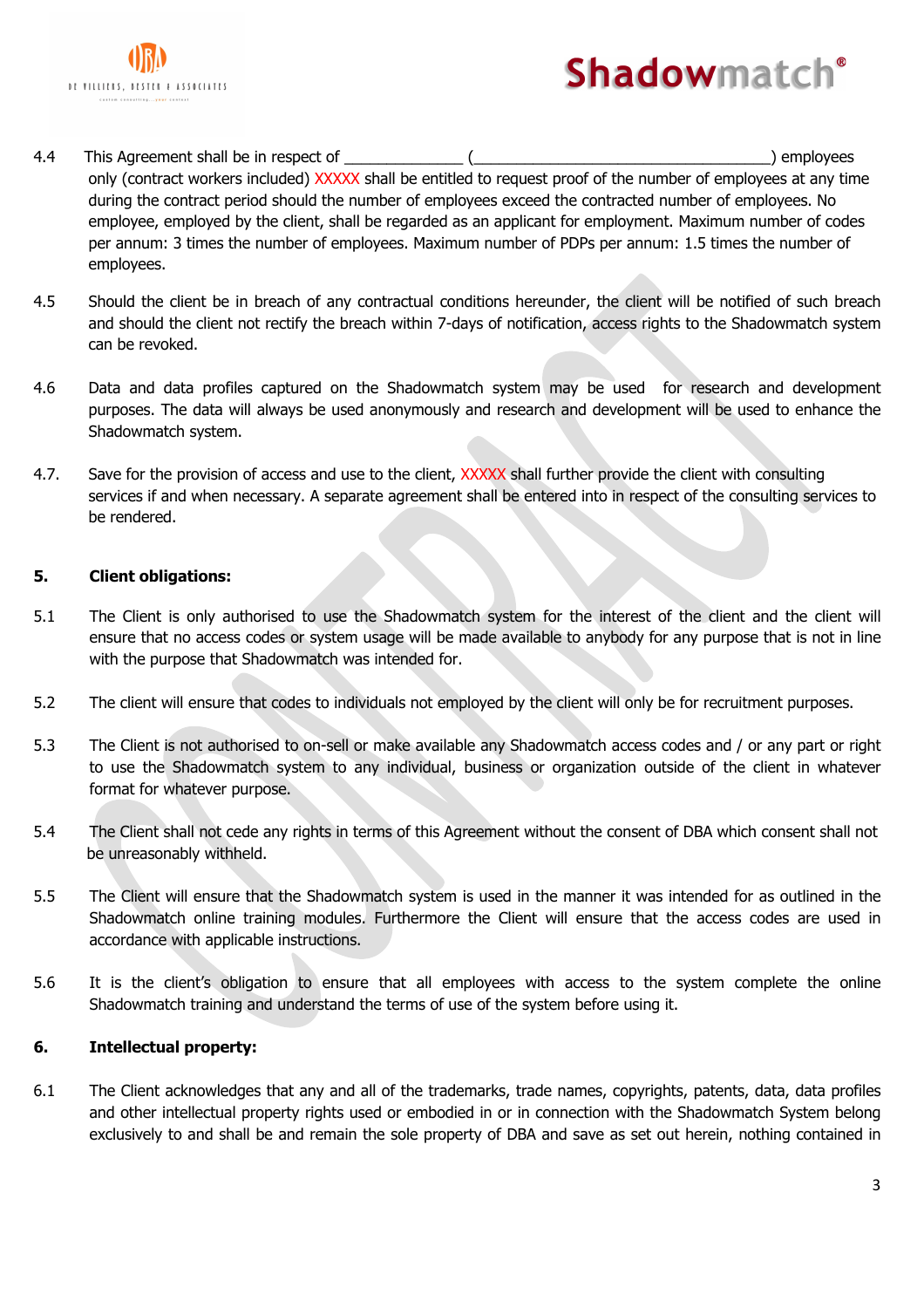



this Agreement shall be construed so as to confer on the Client any copyright or other intellectual property rights in respect of any particular Services provided by Shadowmatch to the Client.

- 6.2 The Client acknowledges that all rights in any copy, translation, update, upgrade, adaptation or derivation of the Services including without limitation any improvement or development thereof belong exclusively to and shall be and remain the sole property of DBA.
- 6.3 The Client shall not, in any manner, copy, remove, alter or in any manner whatsoever, tamper with any copyright and/or other proprietary notice of DBA. Nothing contained in this Agreement shall be construed so as to confer on the Client any copyright or other intellectual property rights in respect of any particular services or the use of any system provided by DBA to the Client.
- 6.4 DBA acknowledges that any and all of the trademarks, trade names, copyrights, patents, data, and other intellectual property rights used or embodied in the Client belong exclusively to and shall be and remain the sole property of the Client.
- 6.5 DBA undertakes to indemnify and hold the client harmless against any claim instituted by a third party against the client, for infringement of copyright of such third party in respect of any of the Shadowmatch system copyright and intellectual property.

# **7. Pricing:**

In consideration for the access to and use on the Shadowmatch system, the client shall pay a Subscription fee of

per month for 12 months.

Payments shall be effected within 30 (thirty) days after receipt of an invoice from XXXXXX. A price increase of 5% will be effective annually on renewal of the contract.

### **8. Declaration of authority:**

8.1 The undersigned hereby declare that they have the necessary authority to enter into an agreement on behalf of the client.

| Signed:                   |                                                           |                      |  |
|---------------------------|-----------------------------------------------------------|----------------------|--|
| Name:                     |                                                           |                      |  |
| <b>Designation:</b>       | <u> 1989 - John Stein, Amerikaansk politiker († 1989)</u> |                      |  |
| <b>Place:</b>             |                                                           | Date:                |  |
| <b>Witness Signature:</b> |                                                           | <b>Witness Name:</b> |  |